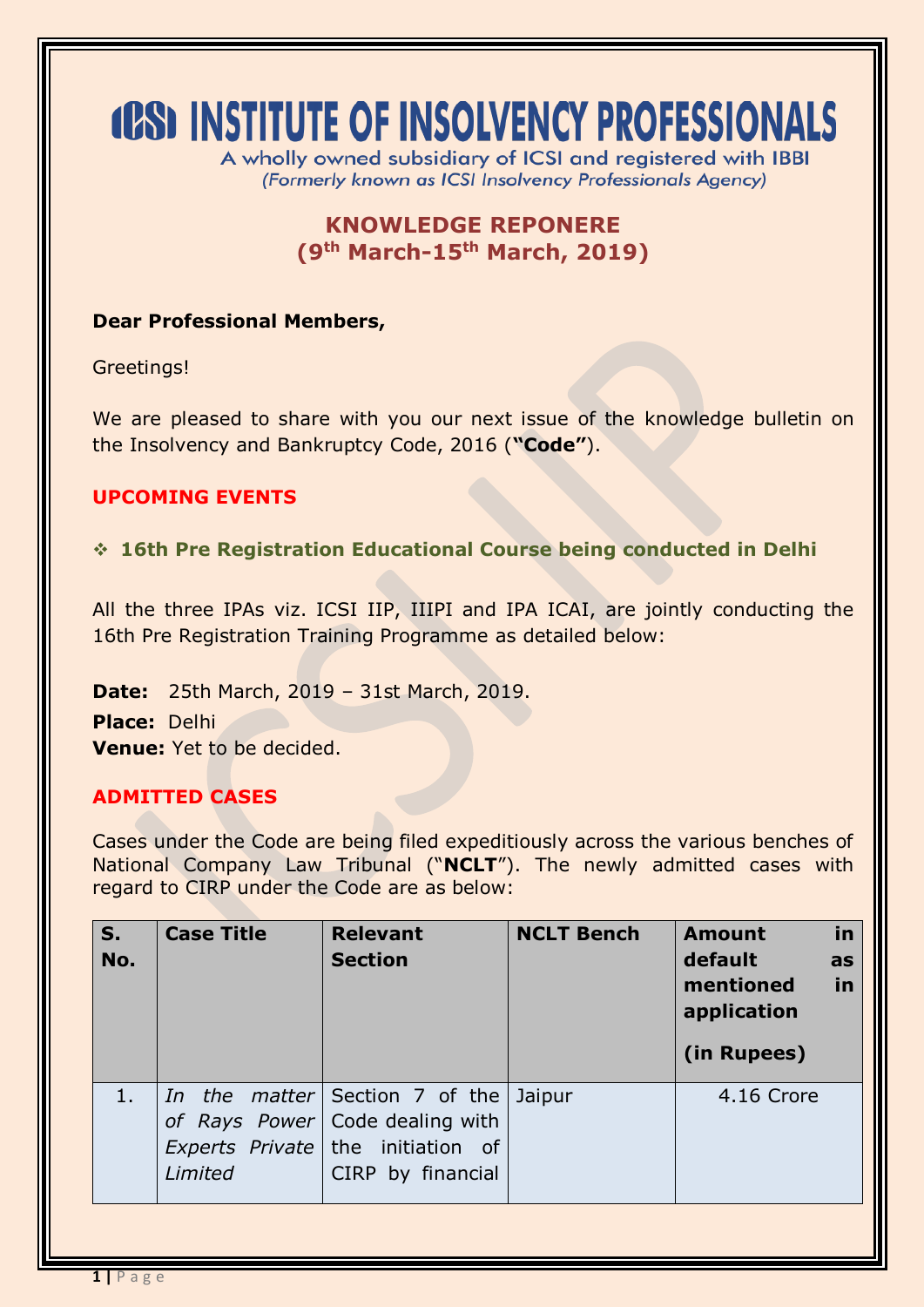|    |                                                                               | creditor.                                                                                                              |                 |             |
|----|-------------------------------------------------------------------------------|------------------------------------------------------------------------------------------------------------------------|-----------------|-------------|
| 2. | In<br>of PVS Textiles<br>Private Limited                                      | <i>the matter</i> Section 7 of the Chennai<br>Code dealing with<br>the initiation of<br>CIRP by financial<br>creditor. |                 | 81.51 Crore |
| 3. | In<br>of Net 4 India<br>Limited                                               | the matter Section 7 of the<br>Code dealing with<br>the initiation of<br>CIRP by financial<br>creditor.                | Principal Bench | 194 Crore   |
| 4. | the matter<br>In<br>$\sigma$ f<br>Gourmet  <br>Renaissance<br>Private Limited | Section 9 of the<br>Code dealing with<br>initiation<br>of<br>the<br><b>CIRP</b><br>by<br>operational<br>creditor.      | Mumbai          | 13.91 Lakh  |

## **LIST OF COMPANIES THAT HAVE RECENTLY UNDERGONE LIQUIDATION**

| S.<br><b>No</b> | <b>Case Title</b>                                           | <b>Bench</b> | <b>Date of Order</b> |
|-----------------|-------------------------------------------------------------|--------------|----------------------|
|                 | In the matter of NCML Principal Bench<br>Industries Limited |              | 08.03.2019           |

## **LIST OF COMPANIES THAT HAVE RECENTLY UNDERGONE RESOLUTION**

| S.<br><b>No</b> | <b>Case Title</b>                                                                                                       | <b>Bench</b> | <b>Date of Order</b> |
|-----------------|-------------------------------------------------------------------------------------------------------------------------|--------------|----------------------|
|                 | In the matter of Standard Ahmedabad<br>Chartered Bank and State<br><b>Bank of India Vs Essar Steel</b><br>India Limited |              | 08.02.2019           |
| 2.              | In the matter of State Bank of Ahmedabad<br>India Vs Alok Industries                                                    |              | 08.02.2019           |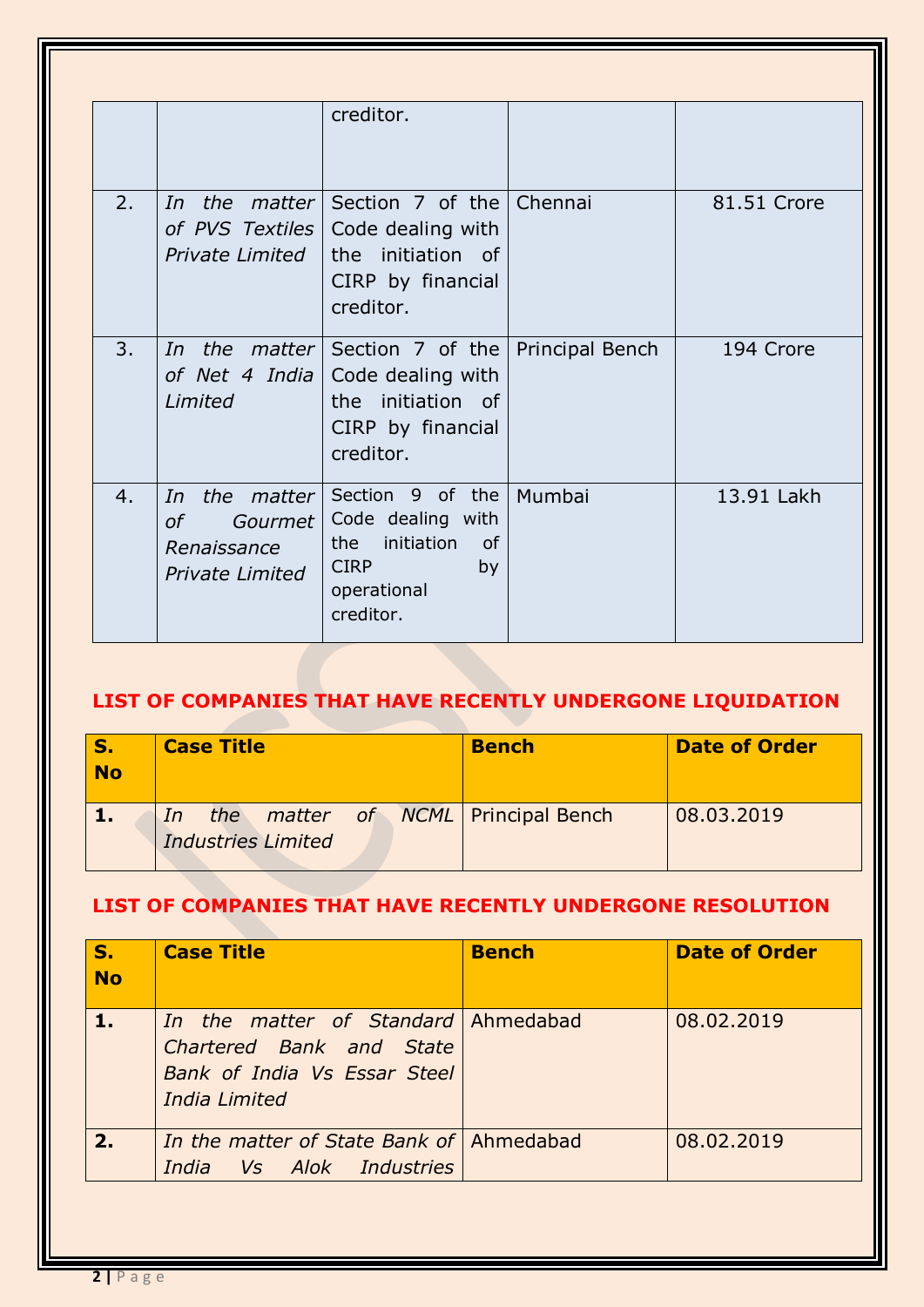*Limited*

#### **ESSAR STEEL INSOLVENCY SYNOPSIS:**

- 1. On 2.8.2017, the Adjudicating Authority (NCLT, Ahmedabad Bench), passed an order under Section 7 of the Code at the behest of financial creditors, being the State Bank of India and the Standard Chartered Bank, admitting a petition filed under the Code for financial debts owed to them by the corporate debtor Essar Steel India Limited (hereinafter referred to as ESIL), in the sum of roughly Rs.450000000000 (Rupees Forty Five Thousand Crores).
- 2. Shri Satish Kumar Gupta was appointed as the Interim Resolution Professional (IRP) and confirmed as such on 4.9.2017. Consequently, the Resolution Professional published an advertisement dated 6.10.2017, seeking expression of interest from potential resolution applicants who wished to submit resolution plans for the revival of ESIL. In terms of the advertisement, the last date for submission of an Expression of Interest (EoI) was 23.10.2017.
- 3. One 'Arcelor Mittal India Private Limited' (hereinafter referred to as AMIPL) submitted an expression of interest on 11.10.2017. An entity called Numetal Limited (hereinafter referred to as Numetal), also submitted an expression of interest on 20.10.2017. On 24.12.2017, the Resolution Professional published a 'request for proposal', in which it was stated that the last date for submission of resolution plans would be 29.1.2018.
- 4. On a request made by the Committee of Creditors, the NCLT extended the duration of the corporate insolvency resolution process by 90 days beyond the initial period of 180 days, i.e., up to 29.4.2018. The Resolution Professional therefore issued the first addendum to the request for proposal, extending the date for submission of resolution plans to 12.2.2018.
- 5. Both AMIPL and Numetal submitted their resolution plans on 12.2.2018. On 20.3.2018, apprehending that the Resolution Professional would recommend that it be declared ineligible, Numetal before the NCLT inter alia seeking that it be declared eligible as a resolution applicant. On 23.3.2018, however, the Resolution Professional found both AMIPL and Numetal to be ineligible under Section 29A.
- **6. Since Section 29A(c) is a see-through provision, great care must be taken to ensure that persons who are in charge of the corporate debtor do not come back in some other form to regain control of the company without first paying off its debts. The ineligibility under clause (c) can only be removed if the person submitting the**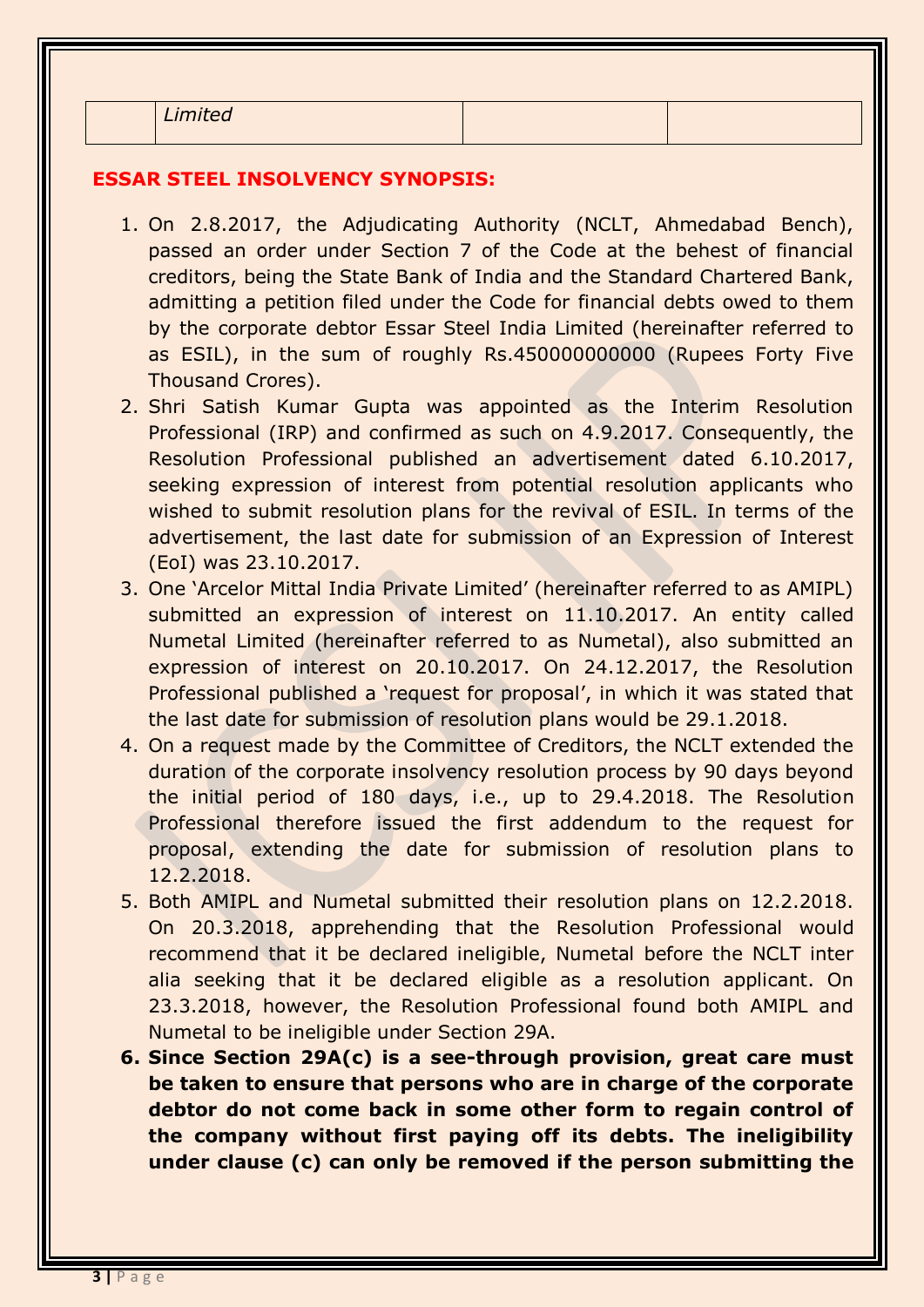## **resolution plan makes payment of all overdue amounts before submission of a resolution plan.**

[Section 29A(c ) states that "*(c) [at the time of submission of the resolution plan has an account,] or an account of a corporate debtor under the management or control of such person or of whom such person is a promoter, classified as non-performing asset in accordance with the guidelines of the Reserve Bank of India issued under the Banking Regulation Act, 1949 (10 of 1949) [or the guidelines of a financial sector regulator issued under any other law for the time being in force,] and at least a period of one year has lapsed from the date of such classification till the date of commencement of the corporate insolvency resolution process of the corporate debtor:* 

*Provided that the person shall be eligible to submit a resolution plan if such person makes payment of all overdue amounts with interest thereon and charges relating to nonperforming asset accounts before submission of resolution plan:* 

*Provided further that nothing in this clause shall apply to a resolution applicant where such applicant is a financial entity and is not a related party to the corporate debtor.* 

*Explanation I- For the purposes of this proviso, the expression "related party" shall not include a financial entity, regulated by a financial sector regulator, if it is a financial creditor of the corporate debtor and is a related party of the corporate debtor solely on account of conversion or substitution of debt into equity shares or instruments convertible into equity shares, prior to the insolvency commencement date.* 

*Explanation II.—For the purposes of this clause, where a resolution applicant has an account, or an account of a corporate debtor under the management or control of such person or of whom such person is a promoter, classified as non-performing asset and such account was acquired pursuant to a prior resolution plan approved under this Code, then, the provisions of this clause shall not apply to such resolution applicant for a period of three years from the date of approval of such resolution plan by the Adjudicating Authority under this Code;"* ]

7. The ineligibility of any resolution applicant cannot be cured by paying off any debts. If a person has been a promoter, or in the management, or control, of a corporate debtor in which a preferential transaction, undervalued transaction, extortionate credit transaction or fraudulent transaction has taken place, and in respect of which an order has been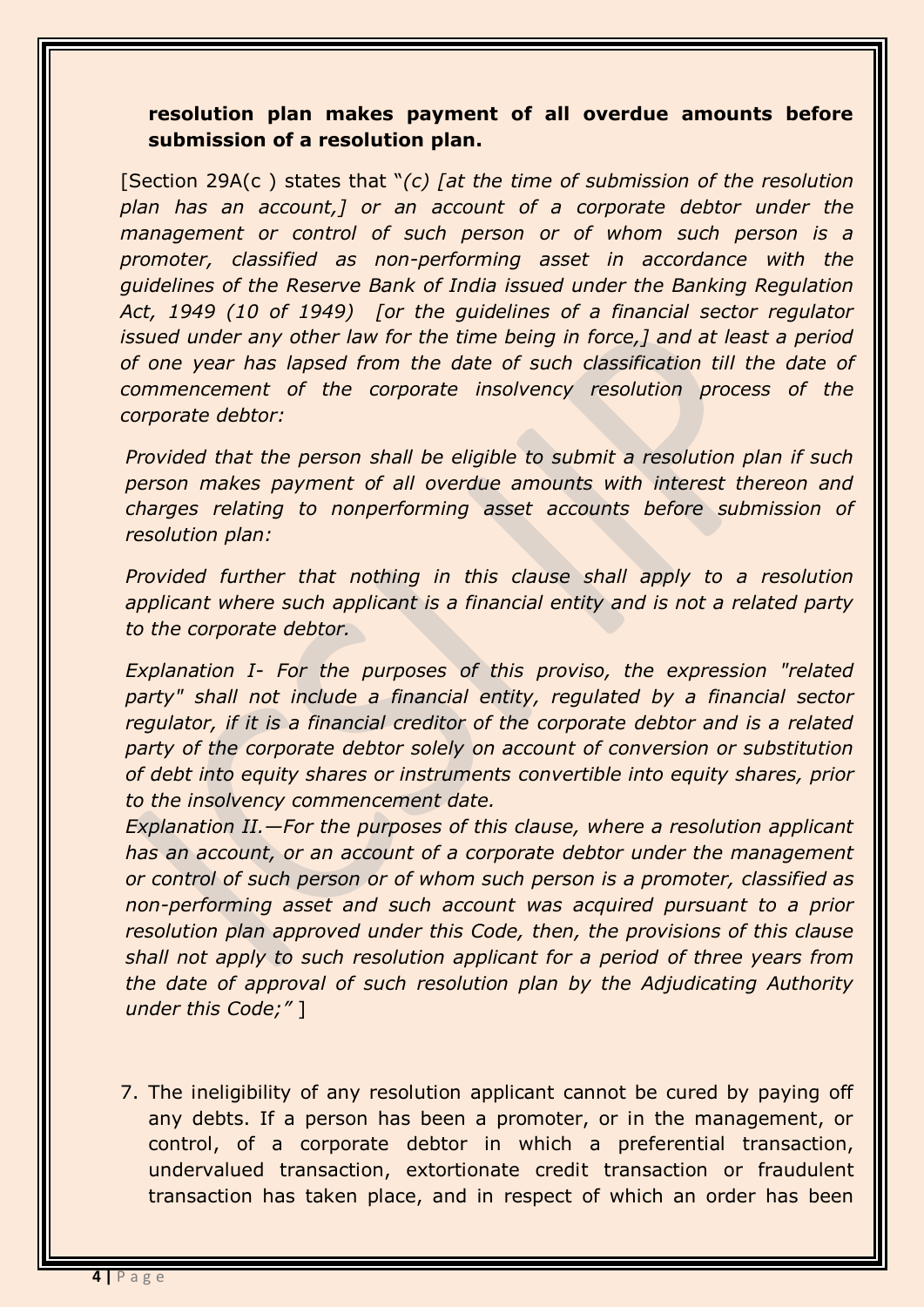made by the Adjudicating Authority under the Code, such person is ineligible to present a resolution plan under Section 29A (g). This ineligibility cannot be cured by paying off the debts of the corporate debtor.

[Section 29A(g) states that *"(g) has been a promoter or in the management or control of a corporate debtor in which a preferential transaction, undervalued transaction, extortionate credit transaction or fraudulent transaction has taken*  place and in respect of which an order has been made by the Adjudicating *Authority under this Code:* 

*Provided that this clause shall not apply if a preferential transaction, undervalued transaction, extortionate credit transaction or fraudulent transaction has taken place prior to the acquisition of the corporate debtor by the resolution applicant pursuant to a resolution plan approved under this Code or pursuant to a scheme or plan approved by a financial sector regulator or a court, and such resolution applicant has not otherwise contributed to the preferential transaction, undervalued transaction, extortionate credit transaction or fraudulent transaction;"* ]

- 8. ArcelorMittal's bid for the company includes an upfront payment of Rs 42,000 crore towards the debt resolution of Essar Steel, with an additional Rs 8,000 crore of capital infusion into the company to support operational improvement, increase production levels, and deliver enhanced levels of profitability. In October 2018, the CoC of Essar Steel had voted to approve ArcelorMittal's plan and a letter of intent was issued.
- 9. Apart from the directors of Essar Steel who are Prashant Ruia, Dilip Oommen, and Rajiv Bhatnagar, dissenting financial creditor Standard Chartered Bank had also approached the NCLAT on 11.03.2019. Standard Chartered Bank said that it was challenging the entire corporate insolvency resolution process of Essar Steel as it was flawed.
- 10. Standard Chartered had alleged it was being discriminated against by the committee of creditors (CoC) of Essar Steel as it had been allotted a very less value against its claim. The allegation was, however, rejected by the CoC, which had told NCLT Ahmedabad that the bank was, in fact, getting two times its share.
- 11. The National Company Law Appellate Tribunal (NCLAT) on 11.03.2019 asked [Arcelor Mittal](https://www.business-standard.com/topic/arcelormittal) to consider revising its Rs 42,000 crore bid for [Essar Steel](https://www.business-standard.com/topic/essar-steel) India Limited (ESIL), while also observing that a window of opportunity could be provided to the promoters of Essar if they cleared all the debt related to Essar group.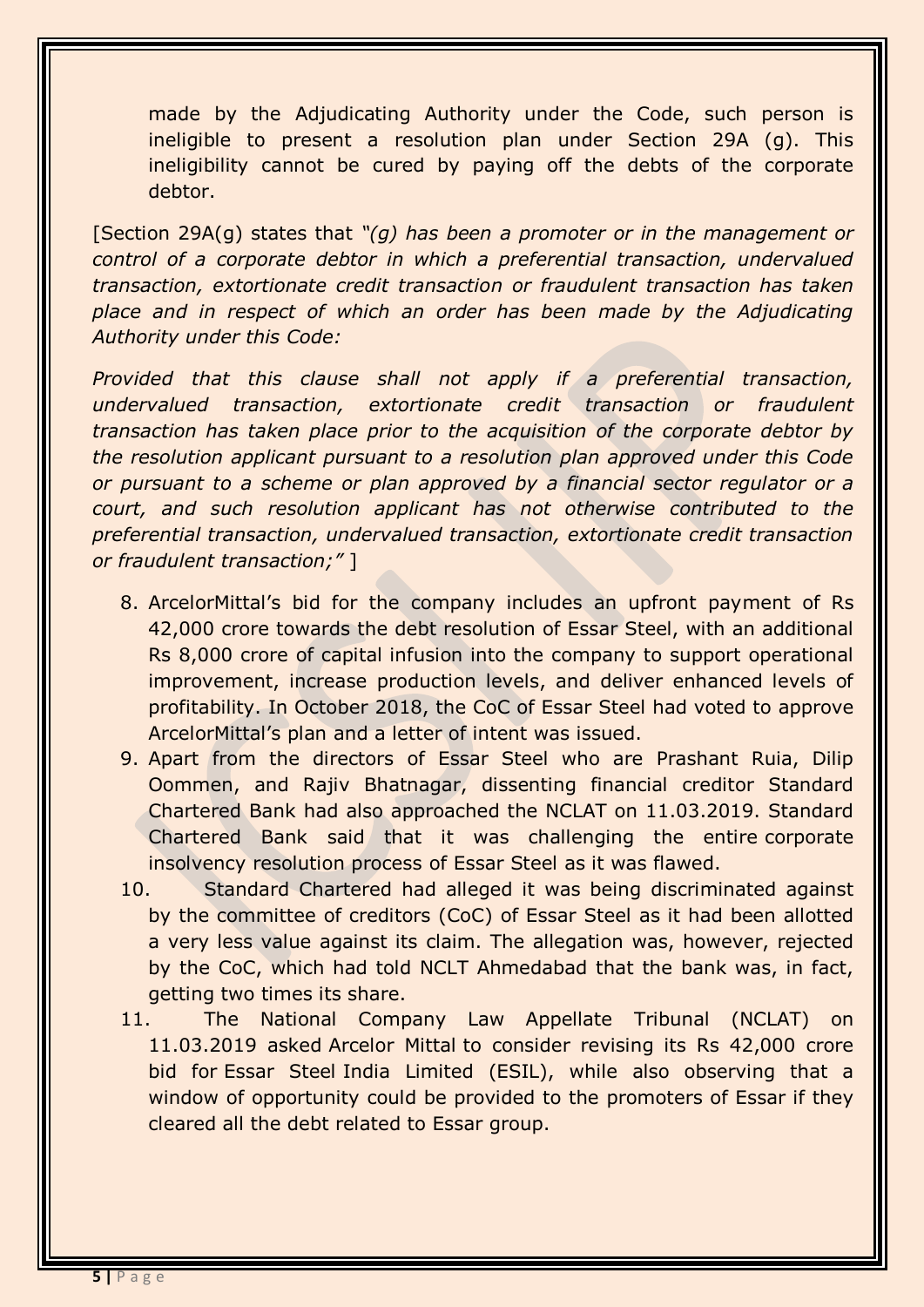12. The Essar promoters will have to clear all the debts related to the group, according to a [Supreme Court](https://www.business-standard.com/topic/supreme-court) judgment, to become eligible to bid for [Essar Steel](https://www.business-standard.com/topic/essar-steel) again.

In the order passed by NCLT, Ahmedabad on 08.03.2019, the following were the observations of the Bench:

- It is the prime duty of the RP to examine and ascertain that each resolution plan is in conformity with the relevant provisions of the Code. The plan can be put up to the CoC for obtaining requisite majority only after RP has ascertained it.
- Resolution Applicant cannot demand reliefs and concessions as a matter of right for successful implementation of a resolution plan so far as it relates to completion of statutory formalities. It is open to the resolution applicant to approach the competent authorities for grant of such concessions.
- The CoC should overlook and reconsider the method of apportionment of the amount received by the resolution applicant by offering more haircut to the financial creditors in favor of the left out unsecured creditors and other operational creditors.

| $S_{1}$<br>No. | Case<br><b>Details</b>                                                                           | Date of<br>Order | <b>Courts</b> | <b>Brief</b>                                                                                                                                                                                                                                                                                                                                                                                                                                                                                                                                       | <b>Case link</b>                                                                                                                                                                                                                                                                                            |
|----------------|--------------------------------------------------------------------------------------------------|------------------|---------------|----------------------------------------------------------------------------------------------------------------------------------------------------------------------------------------------------------------------------------------------------------------------------------------------------------------------------------------------------------------------------------------------------------------------------------------------------------------------------------------------------------------------------------------------------|-------------------------------------------------------------------------------------------------------------------------------------------------------------------------------------------------------------------------------------------------------------------------------------------------------------|
| 1.             | Liberty<br><b>House</b><br><b>Group PTE</b><br>Ltd. v.<br><b>State Bank</b><br>Of India<br>& Ors | 22.02.2019       | High<br>Court | The questions raised<br>this application,<br>in.<br>have clearly arisen in<br>relation<br>the<br>to<br>resolution<br>insolvency<br>of Castex Ltd. and<br>Ltd.<br>ARGL<br>being<br>corporate debtors.<br>It was held that the<br>jurisdiction<br>of<br>this<br>Hon'ble Court will also<br>be barred by Section<br>231 of the Code which<br>provides that "No civil<br>shall<br>court<br>have<br>jurisdiction in respect<br>of any matter in which<br>Adjudicating<br>the<br>Authority<br>İS.<br>empowered,<br>by<br>or<br>under, this<br>Code<br>to | https://ibbi.gov.<br>in//webadmin/p<br>df/order/2019/F<br>eb/In%20the%<br>20matter%20of<br>%20Liberty%20<br>House%20Grou<br>p%20PTE%20Lt<br>d%20Vs%20Sta<br>te%20Bank%20<br>of%20India%20<br>CS%20(Comm)<br>$%201246-$<br>2018%20and%<br>20IAs%20No.%<br>2016056-<br>2018%20and%<br>2016060-<br>2018%20AND% |

## **BRIEF OF JUDGEMENTS**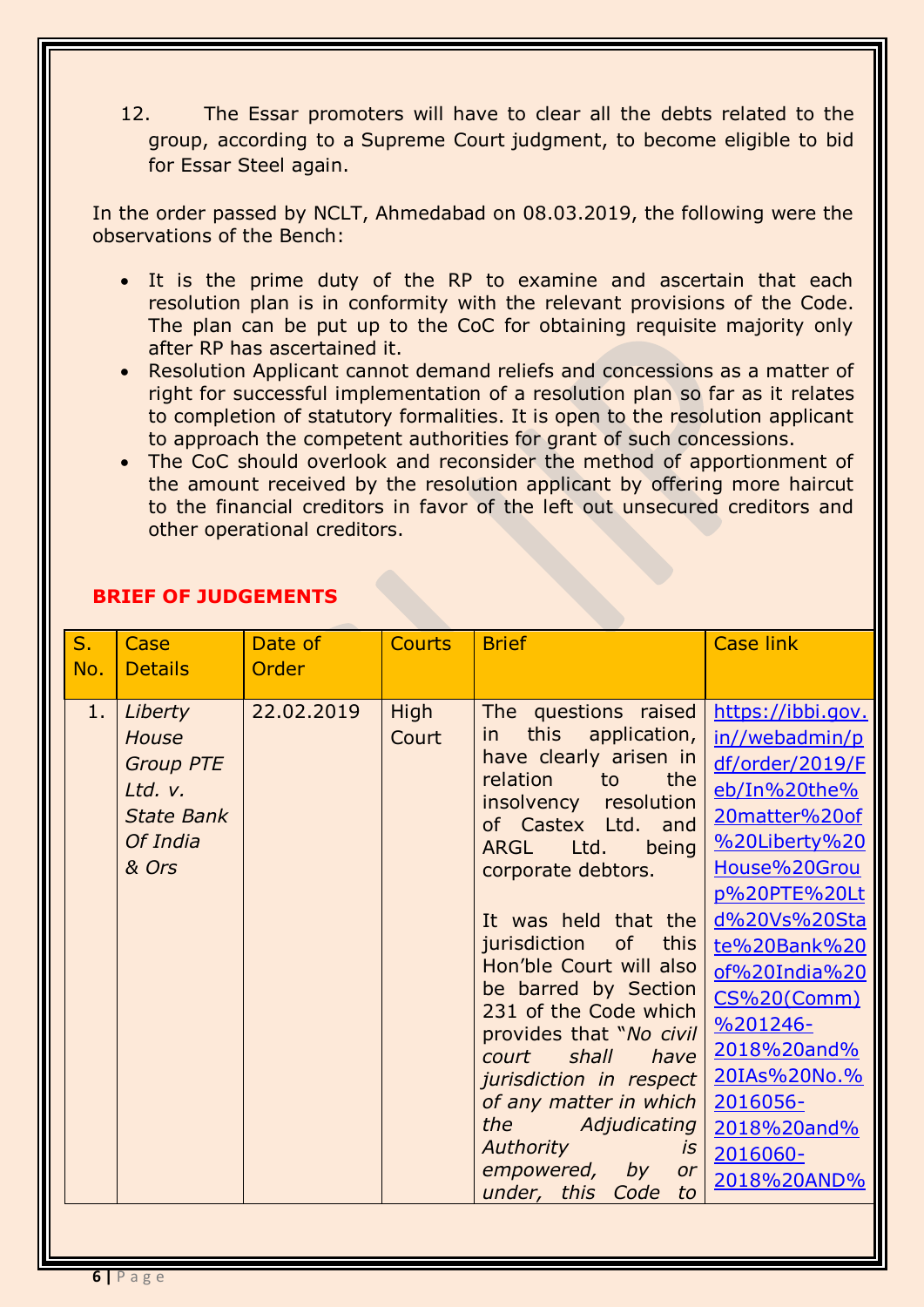|    |                                                                                                              |            |              | pass any order." The<br>jurisdiction of this<br>Court<br>is is<br>thus<br>expressly barred over<br>the subject matter of<br>these<br>suits,<br>by <sub>l</sub><br>aforesaid provisions of<br>the Code.<br>Hon'ble High Court<br>upheld the supremacy<br>Insolvency<br>of<br>and<br><b>Bankruptcy</b><br>Code<br>(IBC) over other civil<br>laws such as those of<br>contracts<br>and<br>quarantees and said<br>that only the National<br><b>Company Law Tribunal</b><br>(NCLT) or similar<br>adjudicating<br>authorities should deal<br>with the cases falling<br>under the code.<br>While rejecting Liberty<br>House's plea, the<br>court imposed a cost<br>of Rs 50 lakh on the<br>company. | 20CS%20(Com<br>m)%201247-<br>2018%20and%<br>20IAs%20No.16<br>$061 -$<br>2018%20and%<br>2016065-<br>2018 2019-02-<br>22%2020:51:37<br>.pdf |
|----|--------------------------------------------------------------------------------------------------------------|------------|--------------|----------------------------------------------------------------------------------------------------------------------------------------------------------------------------------------------------------------------------------------------------------------------------------------------------------------------------------------------------------------------------------------------------------------------------------------------------------------------------------------------------------------------------------------------------------------------------------------------------------------------------------------------------------------------------------------------|-------------------------------------------------------------------------------------------------------------------------------------------|
| 2. | Mr.<br>Hemanth<br>Meka Rao<br>v. Asset<br>Reconstruc<br>tion<br>Company<br>(India) Ltd.<br>(ARCIL) &<br>Anr. | 07.03.2019 | <b>NCLAT</b> | This appeal was filed<br>by Mr. Hemanth Meka<br>Rao, Shareholder of<br>'M/s. Meka Dredging<br>Private<br>Company<br>Limited'- ('Corporate<br>Debtor') against the<br>liquidation order<br>passed by NCLT,<br>Chennai under Section<br>$33(2)$ of<br>the<br>Insolvency and<br>Bankruptcy Code,<br>2016 in absence of<br>any the control of the control of the control of the control of the control of the control of the control of th<br>approved<br>resolution plan.                                                                                                                                                                                                                       | https://nclat.nic<br>.in/Useradmin/u<br>pload/19590441<br>095c85f965892<br>7c.pdf                                                         |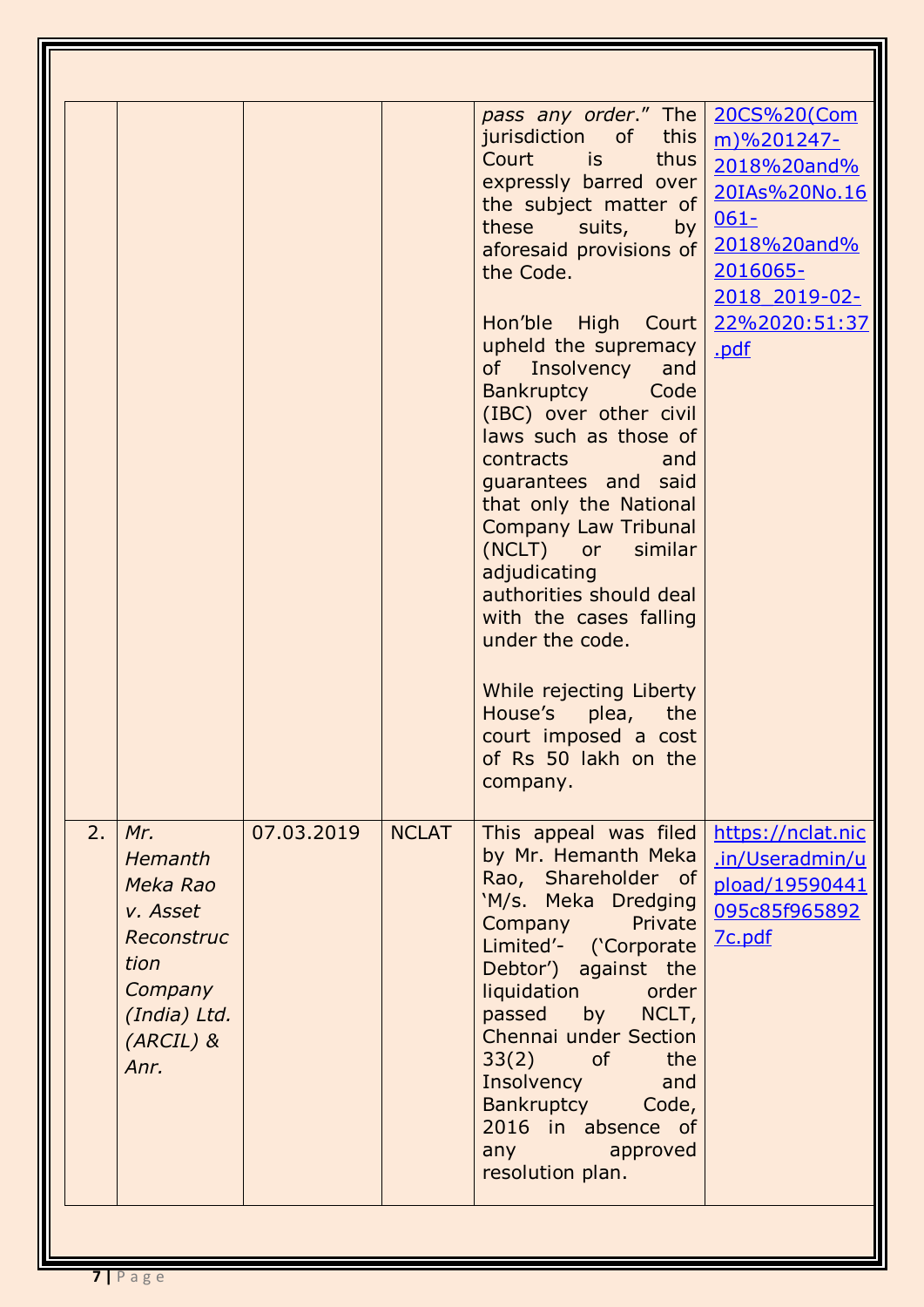| 3.<br><b>Avishek</b><br>Roy v.<br><b>Diamond</b><br><b>Steel</b><br>Enterprise | <b>NCLAT</b> | 12.03.2<br>019 | A sum of Rs. 14<br>Crores was due and<br>out of which<br>a<br>settlement for Rs.<br>10.38 Crores was<br>made. Earlier also two<br>'Financial Creditors'<br>paid total amount of<br>Rs. 37 Crores to<br>'Asset Reconstruction<br>Company (India) Ltd.'<br>and Rs. 2.5 Crores to<br>'L&T Finance', who<br>had given no dues<br>certificate.<br>the<br>However,<br>Appellate Tribunal<br>held that<br>on<br>completion<br>of the<br>'Resolution Process',<br>any settlement with<br>the promoters and the<br>creditors cannot<br>be<br>allowed.<br>Therefore the appeal<br>was disposed off.<br>A shareholder of 'M/s  <br>Reacon<br><b>Engineers</b><br>Pvt.<br>Ltd.'<br>(India)<br>preferred an<br>appeal<br>against order dated<br>5th December, 2018<br>passed by National<br>Law<br>Company<br>Tribunal,<br>Kolkata<br>admitting<br>the<br>application<br>under<br>Section 9<br>of the<br>Insolvency<br>and<br><b>Bankruptcy</b><br>Code,<br>2016.<br>On 26th December,<br>2018, a 'Deed of<br>Settlement'<br>was<br>executed and stamped | https://nclat.nic<br>.in/Useradmin/u<br>pload/95384638<br>35c88bdb26336<br>4.pdf |
|--------------------------------------------------------------------------------|--------------|----------------|---------------------------------------------------------------------------------------------------------------------------------------------------------------------------------------------------------------------------------------------------------------------------------------------------------------------------------------------------------------------------------------------------------------------------------------------------------------------------------------------------------------------------------------------------------------------------------------------------------------------------------------------------------------------------------------------------------------------------------------------------------------------------------------------------------------------------------------------------------------------------------------------------------------------------------------------------------------------------------------------------------------------------------------------|----------------------------------------------------------------------------------|